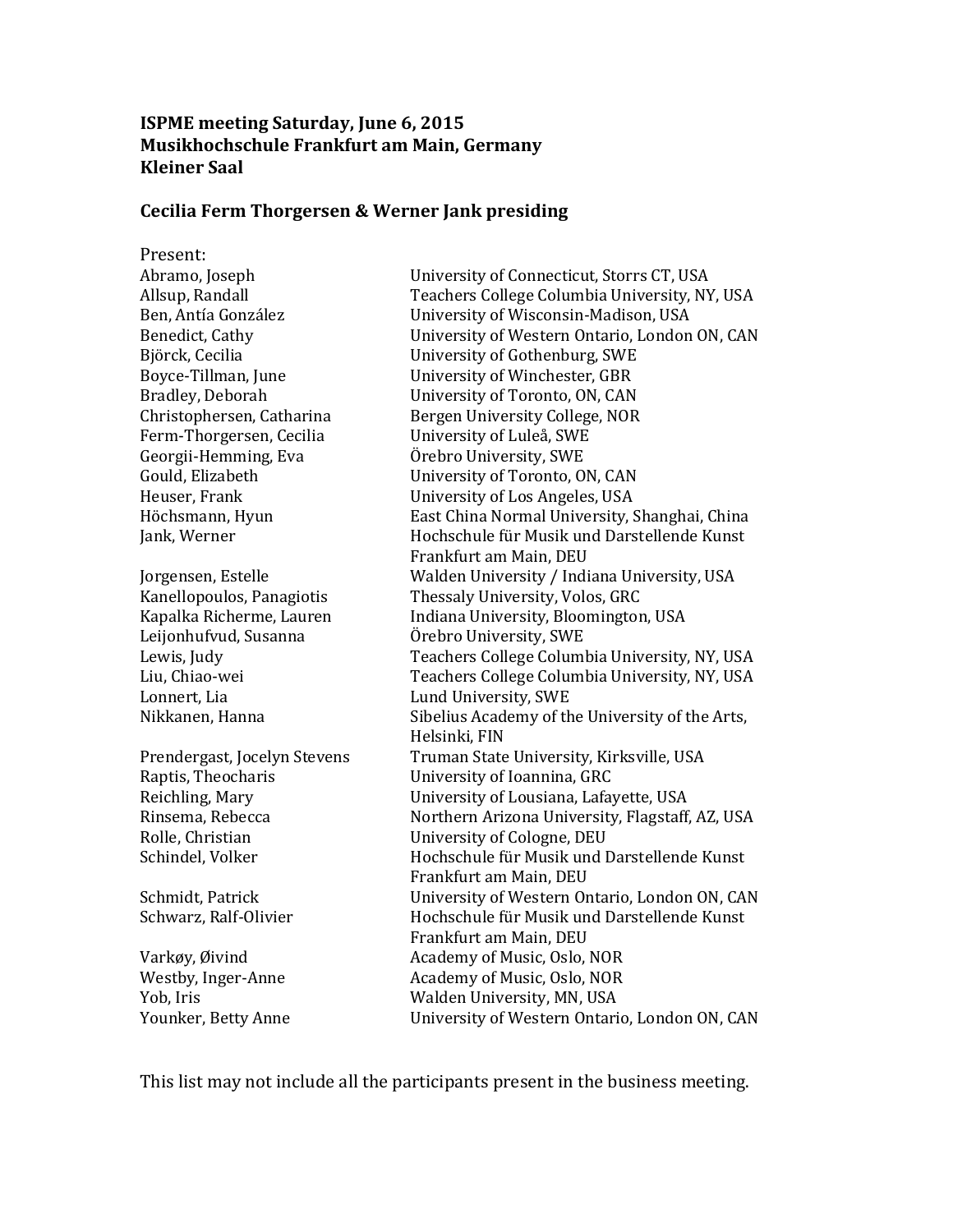#### **J. Abramo called to order: 01:11 pm**

## **J. Abramo asked for approval of minutes of last meeting at Teachers College, Columbia university New York, June 8, 2013: approved**

#### **Cecilia F. asked for feedback to the 10th conference**

- Randall: We may consider adding an extra day with more time in the evening to include more social activities.

- Werner: One day more may be possible, but we also have to worry about the expense. Should we consider the review process and have less papers? - Patrick proposed that perhaps we may start on Wednesday evening and keep Friday afternoon for social events. Also, rather than reducing the number of presentations, we may also consider 20/10/10 (20 minutes to present, 10 minutes to respond, and 10 minutes for discussion) for future presentations.

- Cecilia F.: it may be difficult to make the presentation too short.

- Alexsandra: We should consider different kinds of presentations.

- Liz: Since the goal of call for paper differs from that of call for presentation, it will be important to clarify the call.

- Betty-Ann: For the panels, we may still have two respondents, one focuses on the strength and one serving as an "opponent" that challenges the ideas. - June: Round table should be reviewed and have respondents. There should be more communication among the groups regarding the presentation and response (or interacting among the group).

- Werner: More advice to the panels, rather than critique. How do we to do it? - Antía: One thing to consider is to keep the expense affordable to everyone, so everyone may be involved in the social activity.

- Mary: If we may have a site, where we live and meet together, we may be able to develop a community and discuss about things.

### **Christian reported on the pre-conference**

- Christian: Students' feedback is positive as well. We are hoping to keep this pre-conference going. We have 22 participants this time.

- Randall: Maybe we may do a pre-conference in Atlanta next year (with Joe).

- Antía: Having individual meeting and meeting other people who are doing the same thing is great.

- Joe: Pre-conference at NAfME sounds good. Yet, the possible impediment is the scheduling issue. Joe might need help from other people.

### **Werner reported preliminary treasurer report**

- Werner explained funding received from others and the total payment received. The total amount of expense will be confirmed in 3-4 weeks. Detailed report will be sent out to all participants later on.

### **Discussion of 11th conference 2017 in Greece**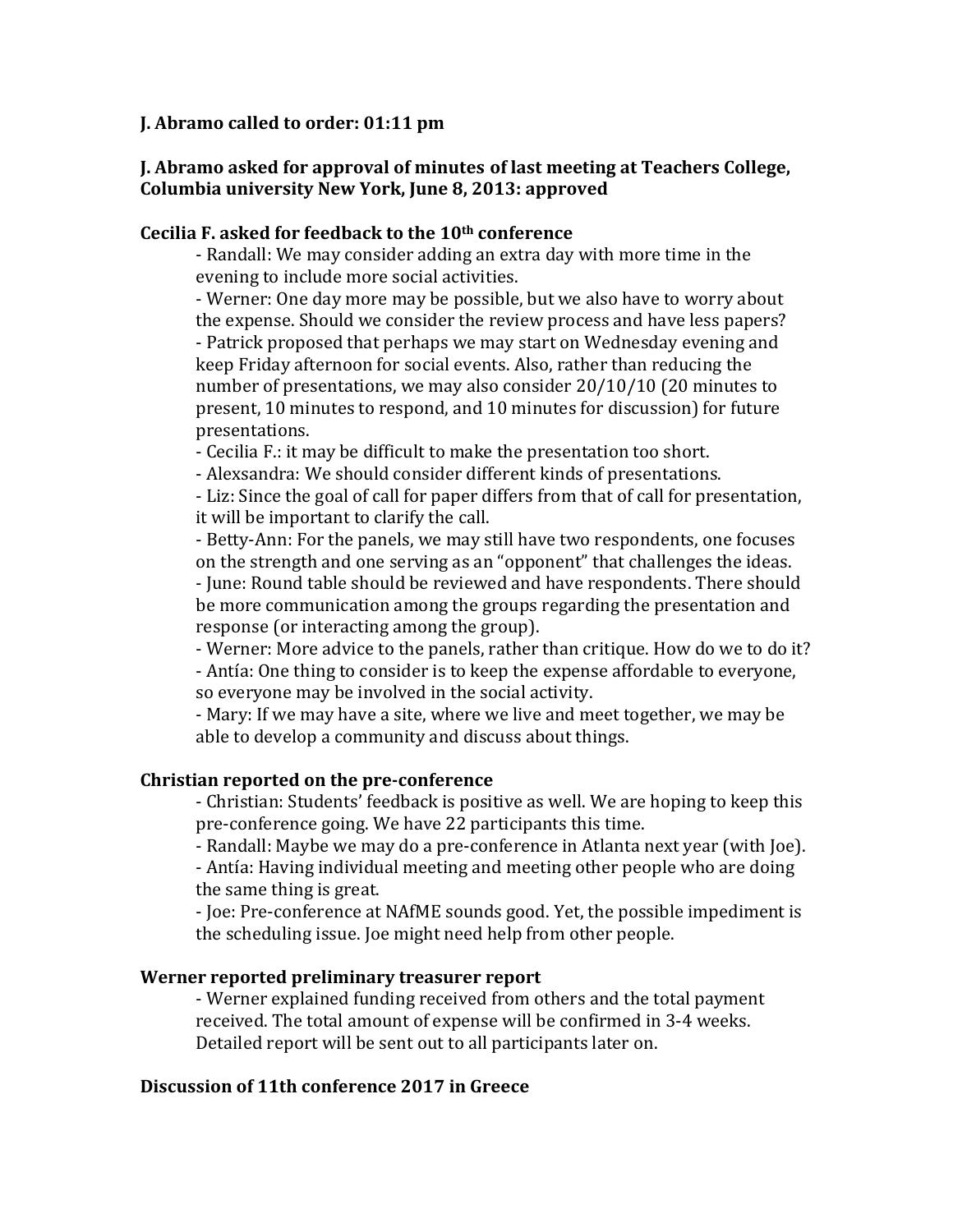## **Conference venue, organizational issues, formats (panels, papers, responses etc.)**

- Werner: At the last business meeting in New York, we decided that we'll hold the next conference in Greece. Panos will tell us more.

- Panos: We plan to take this conference to this island Figure 1. It will be a nice people to a group of people to meet. As for the ISME, I agree with - Randall's pre-conference suggestion.

- Iris: It seems that these conferences also come from the local support.

- Panos: There will be no institutional support.

To Werner, what might the expense be like?

- Werner: We may have money left, but I don't know at the moment.

- Patrick: Is there money left in the society?

- Randall: There was money left from Hamburg but we used on the website

- Christian: It might be challenging, if we have no money paid for keynote. Do we need keynote?

- Iris: How much money was budgeted for keynote speakers?

- Werner: Euro 400, plus expense at the hotel and travel transportation. Some keynote speakers have their expense covered from their institution. So, we budgeted 400 euro for travel and accommodation, Estelle's (expense) and the pre-conference lectures.

- Estelle: One thing to think about, we seem to be budging from symposium to symposium. We can have a fabulous symposium, without keynotes. One question to consider may be that we do not pay for the keynotes.

- Cecilia B.: If we cut down the keynote, we may save time as well.

- Joe: 2017 Greece, any other comments?

- June: Slighting scale for people from different countries? (poor countries pay less). Perhaps we may do that.

- Estelle: we should discuss about Greece.

# **J. Abramo proposed a motion for acceptance of the 2017 conference in Greece. The motion was approved and seconded from the floor. Vote: motion passed.**

- Panos: We may try to bring people from other European countries. Advertise the conference.

- Werner: We have sent out the information of the conference through Mayday and others. Yet, among the list, there is few people from Russia or other countries. Maybe we may go through other groups, such as European (EAS), to reach out to people from other countries.

- Alexandra suggested that we may forward this paper to other countries through individual network.

- Patrick: We may go to the sub-cities as well. It is not necessary to go into major cities.

- Werner: 16 Nigerian participants, trying to get the visa. There is potential of criminal act. Please be aware of this in later conferences.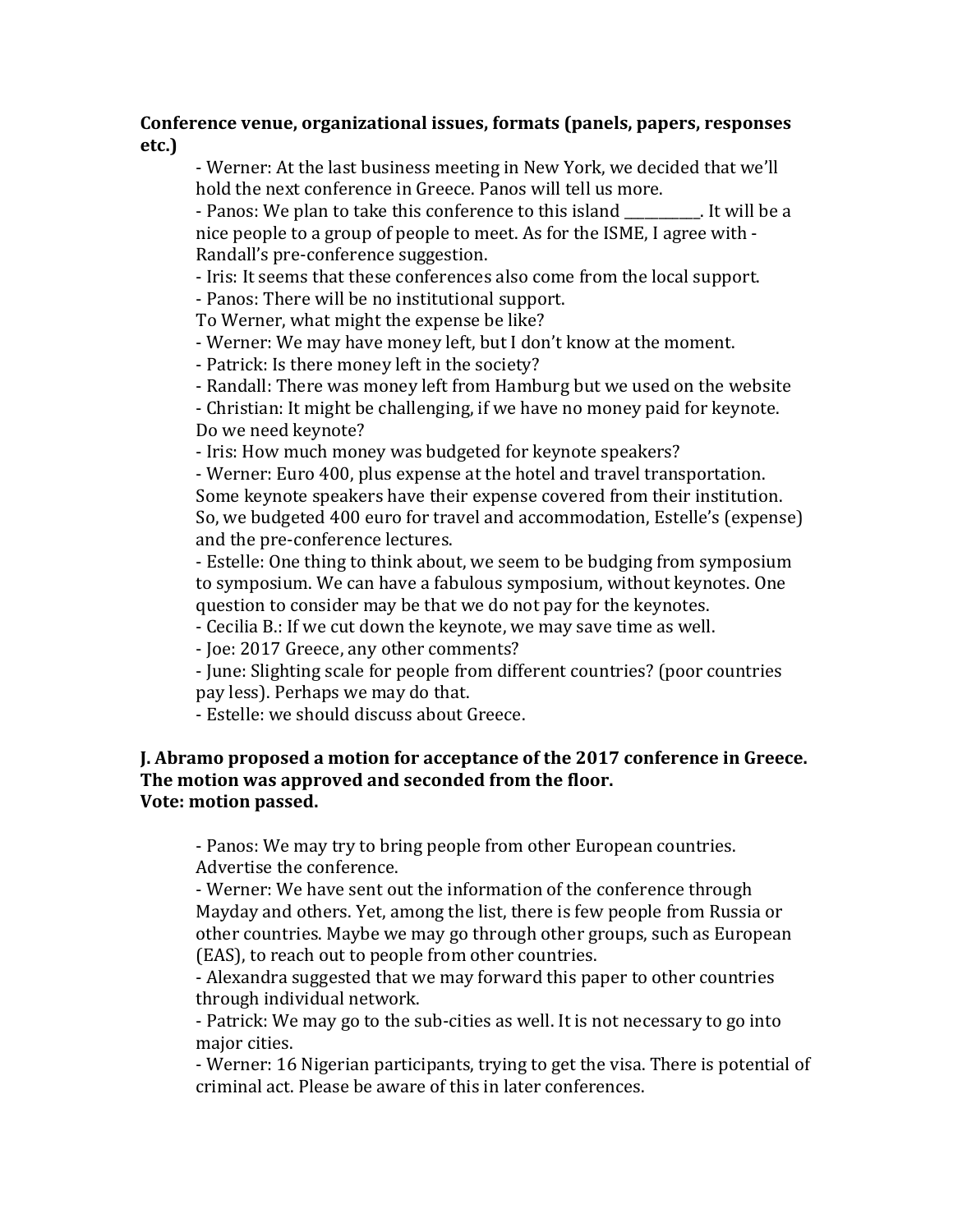- Volker: we contacted them over 6 months. They paid through stolen credit cards.

# **Discussion about the 12th conference (2019?)**

Roger Mantie has tentative agreed to accept the suggestion of holding the ISPME conference in phoenix, Arizona.

Motion to accept 2019 conference in Arizona.

Discussion:

- Cathy: They are not here to discuss about the site.

- Joe: Do we want to delay the vote?

Call: All in favor?

- June: If they are really committed, they need to be here.

- Patrick: We need to be clear about the process. It may be problematic to just come up with the list. It should be more transparent.

- Joe: Continue with the discussion.

- Estelle: Presence of seniors is important. We should consider the potential participants in North America.

- June: More information is needed, so that we may make decision based on what people declare.

- Cathy: Betty-Ann does have a plan to propose. That is the way in the past. I agree that it should be in writing. What is the criterion?

- Randall: Let's listen to Betty-Ann.

- Betty-Ann: We have two buildings. Sites to eat, host, nearby hotels available in London, Canada. There is facility for the social part. It is also accessible. There is also a pub on campus.

- Joe: Do we have amendments?

- Betty-Ann: I am willing to pose a motion.

- Christian: I have another proposal. I'll propose that this decision may be left to the new board.

- Liz: This is a society functioning with people. If we leave it to the board, will it be ideal?

- Estelle: I am willing to withdraw my motion.

### **Joe: Motion from Betty-Ann Younker to have the 2019 ISPME conference in Ontario, London, Canada. The motion was approved and seconded from the floor.**

### **Vote: motion passed.**

- Iris: Part of the thing that emerges today is that we are planning ahead.

- Patrick: In the community in the future, this process is reiterated, so that it is transparent and people in the society are aware.

- Joe: We should also include this process in the call for paper.

- Cathy: With June's suggestion (about including more information regarding future conference proposal).

### **Website concerns: Randall**

- Randall: we used the \$2500 left from Hamburg to build the ISPME website. It was built through the word-press template. Ketil has volunteered to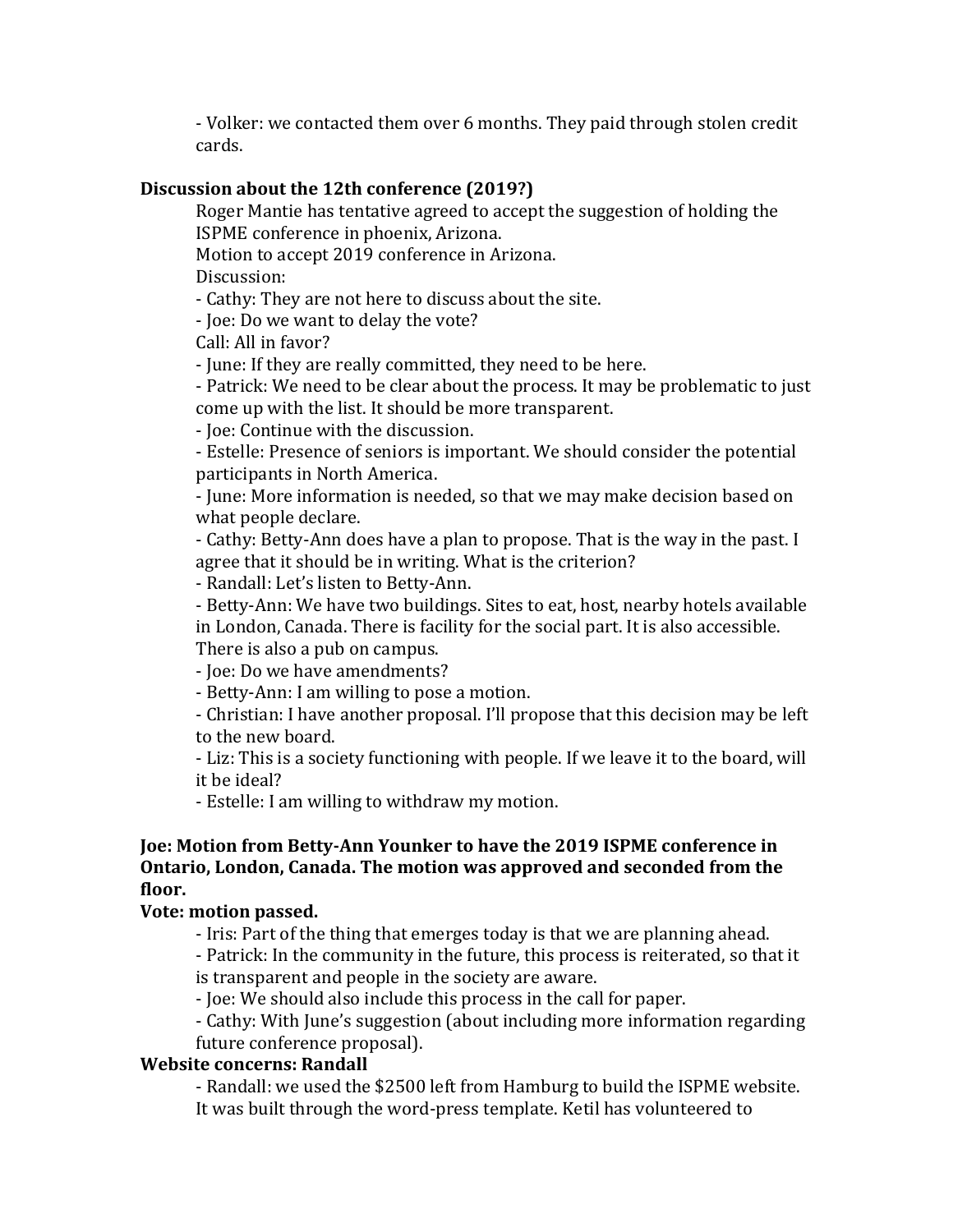maintain the website.

Our plan is to transfer this to the university-server. Ketil suggested that we attach this site to his site. He also promises that he'll be here.

Tiger Party will offer 6 hours of support for the person who will manage the website. Content manager will be the person who will upload files to the archive.

- Patrick: What's the difference between Ketil's work and the content manager?

- Werner: For this conference, we have two sites. One at this university, and also the website that was run by Ketil till January and handed over to the New York team. The content will have to be changed quickly to prepare for the upcoming conference. New York team could not respond quickly. Ketil will be ideal to manage the website.

- June: Funding. We need to think about the expense and build the cost in for the person who manages the website. Second: It might solve the problem of managing issues. So, the main website (ISPME) will just have link to the website, where the conference will be held. It will be easier for the chairs to manage this.

- Antía: Perhaps we may consider paying godaddy, since the fee is not much. - Chiao-wei: We'll have a lot of data and the fee for a website that contains a large amount of data may have difference price points.

- Randall: Things to keep in mind. This website will only be for a period of time. We'll probably build something else later on.

### **ISPME archives (Estelle Jorgensen, Randall)**

- Estelle: I don't have formal report. In our previous discussion in New York, there was a team set up for this. I have received videos and photos. I propose that we organize our archive systematically, so it will be easier to manage. Perhaps manage the archive based on people. If there is a search function, it might be easier to find something.

Suggestion: There should also be policy at the archive. Some kind of policy about the inclusion...etc.

- Cathy: Will it make sense that each site (conference site) will have someone to upload the photos or manage the website?

- Estelle: call at the end of the symposium. Is it possible to generate everyone's email?

- Volker: Email from the participants will be distributed later.

#### **Patrick proposed a motion for adding the archive role to the executive board. The motion was approved and seconded from the floor. Vote: motion passed.**

- Cathy: So the role will change every time we are at different sites.

- June: The person may not need to be doing the work, but will find someone to do it.

### **Publications of papers; search for opportunities to launch the edition of**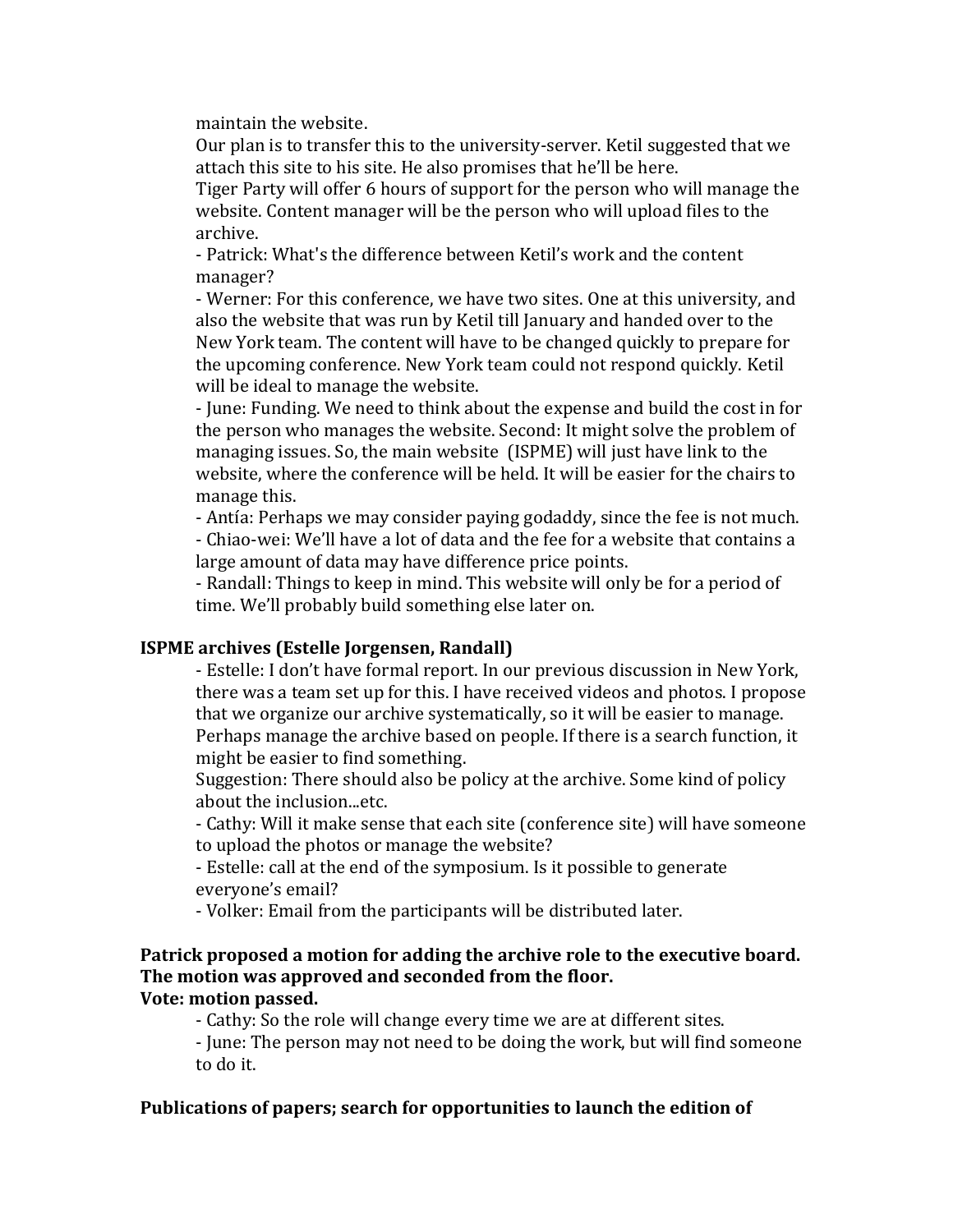#### **translated papers and books on PME**

- Werner: I suggest that we consider having articles translated in another language.

- Estelle: Thank you for the suggestion. She called for the formation of a board of senior scholars from different countries and universities to do this in terms of funding, translation and publication and what texts should be translated.

Discussion:

- June: Propose that we accept the idea.

### **Nominations and elections for the 2015-2017 executive board (list of nominees provided by the current executive board)**

Werner: concerns regarding bylaws. They seem to not be very practical to our society. A crucial point of the bylaw: We have an office, fee, and official membership of ISPME. Yet, we never had. So, we didn't observe or follow the process. We have prepared the list:

We propose adding two more persons to the executive board.

-Panos proposed that Theocharis Raptis to be the next treasure.

- Eva: I think it will be good to have continuity in the board.

- Patrick: I will volunteer for the associated chair.

# **XX proposed a motion for acceptance of the member of the executive board 2015-2017 executive board. The motion was approved and seconded from the floor.**

#### **Vote: motion passed.**

2015-2017 Chair: Eva Georgii-Hemming Site Chair: Panagiotis Kanellopoulos Treasurer: Theocharis Raptis Associate chair: Patrick Schmidt Program Chair: Cecilia Ferm-Thorgersen (+pre-conference) & Joseph Abramo Recording Secretary: Chiao-wei Liu Communication: Ketil Thorgersen

Extension: (No).

### **New Business:**

- Cathy suggested that we expand the pre-conference to people who are interested. Also, we may consider having a study group.

- Randall: Preconference doesn't have to be limited to graduate students.

- Cathy: reminder that we need to be official.

- Eva: Pre-conference should also consider that it should also be a safe space for PhD students.